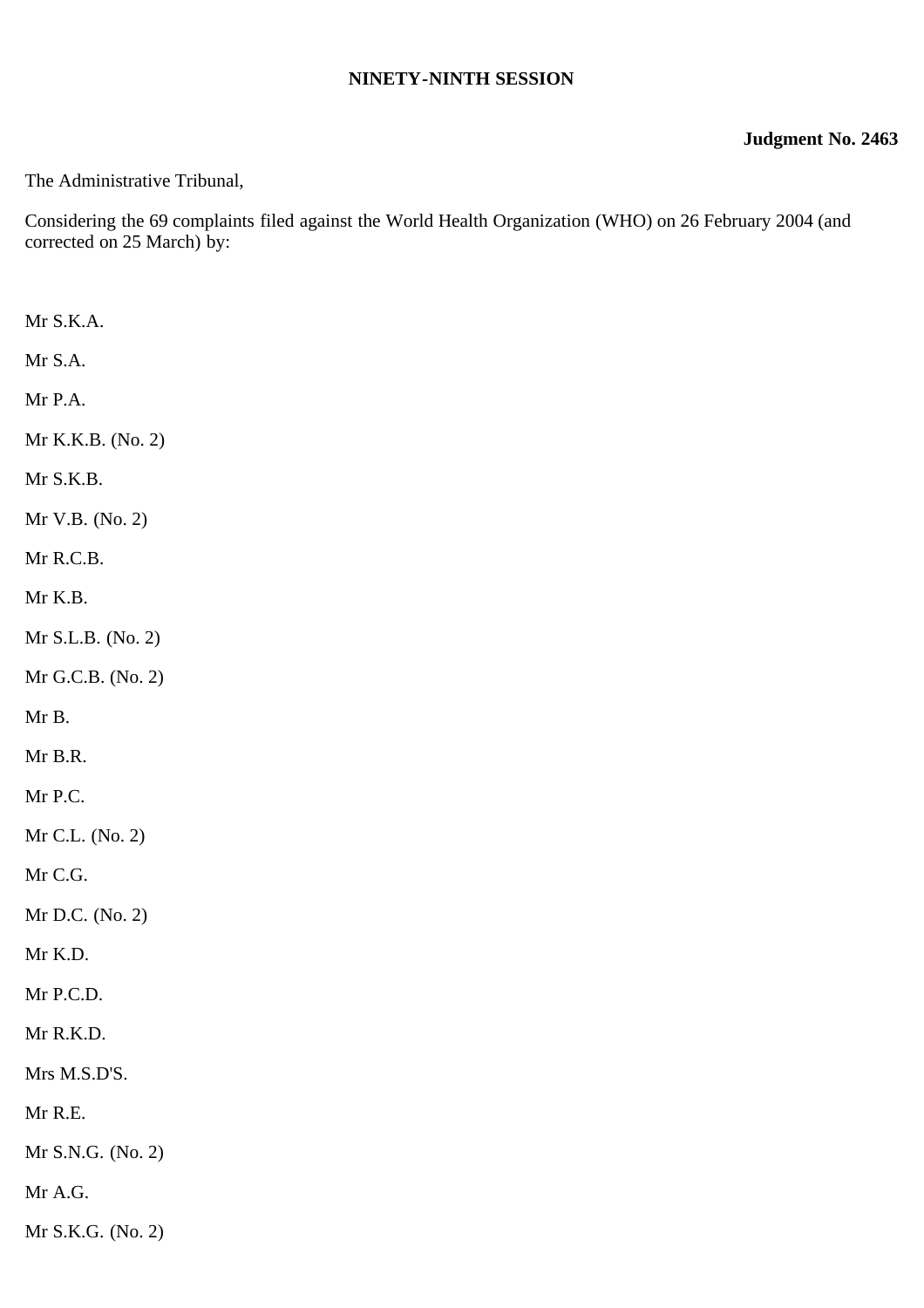Mr S.R.G. (No. 11)

Mrs P.H.

Mr J.K.D. (No. 2)

Mr R.J.

Mr A.T.J.

Mr H.J.

Mr B.K. (No. 2)

Mr P.K.

Mrs N.K.

Mr K.L.

Mr R.K.

Mrs B.L.

Mr G.M.

Mr S.P.M.

Mrs V.R.M.

Mr N.M.

Mr K.S.K.N.

Mr G.P.S.P.

Mr D.S.P. (No. 2)

Mr P.K. (No. 2)

Mr V.S.R.D.

Mr R.R.

Mr R.D.

Mrs N.R.

Mr A.R.

Mr A.R.

Mr S.R.

Mr B.P.S.

Mrs M.S.

Mr D.S.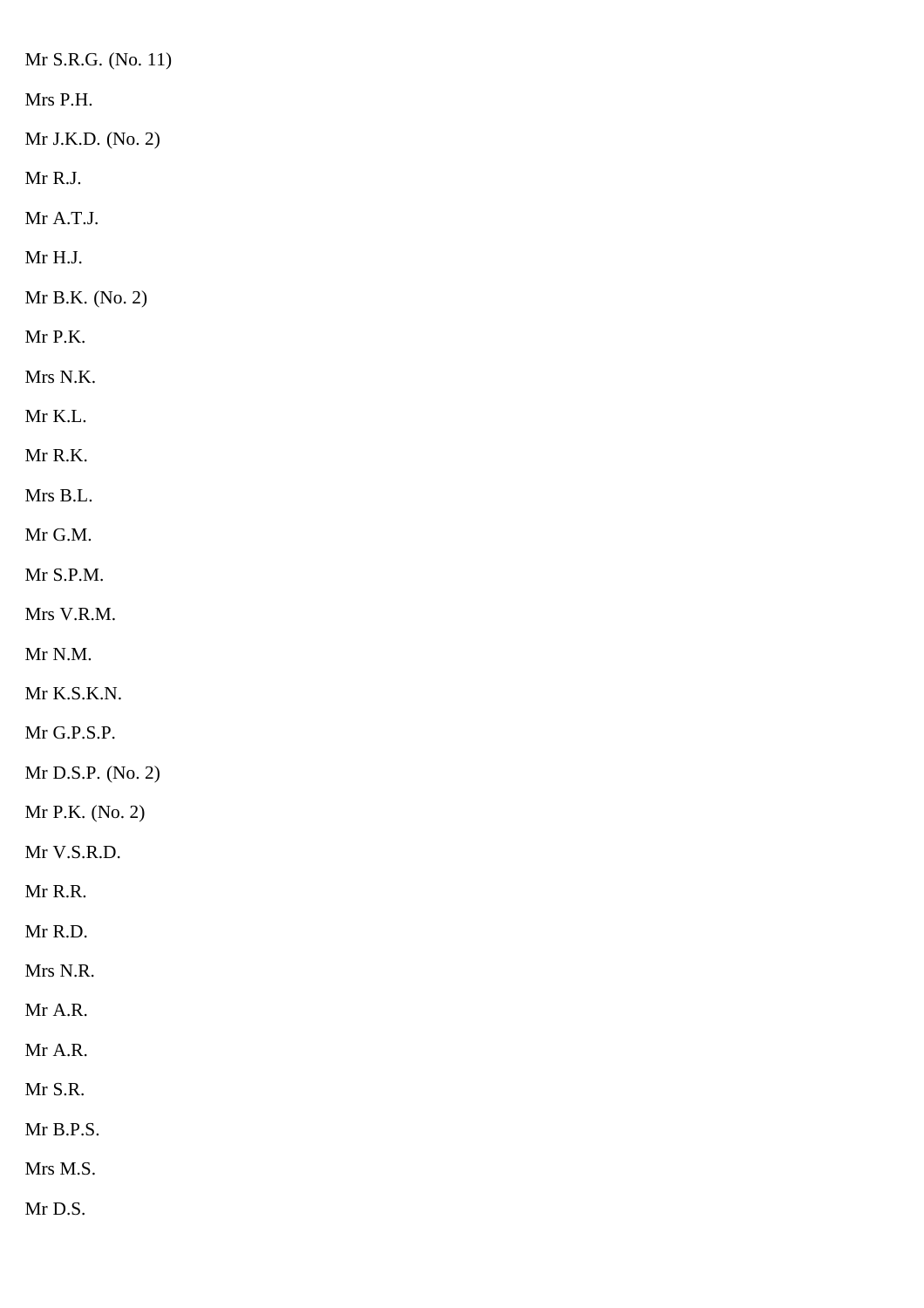Mr V.K.S. (No. 2) Mr M.S. Mr S.L. Mr A.K.S. (No. 2) Mr B.M.S. Mr H.C.S. (No. 6) Mr N.L.S. Mr S.S. Mr A.S. Ms S.S. (No. 2) Mr T.R.S. Mr P.S.T. (No. 2) Mr V.K. Mr C.K.V. Mr S.P.Y.

Considering the WHO's single reply of 30 June 2004, the complainants' rejoinder of 21 July and the Organization's surrejoinder of 21 October 2004;

Considering the applications to intervene filed by Mr B.S.B. on 16 May 2004 and Mr J.R.D. on 13 September, and the WHO's observations thereon of 30 June and 12 October 2004 respectively;

Considering Articles II, paragraph 5, and VII of the Statute of the Tribunal;

Having examined the written submissions and decided not to order hearings, for which none of the parties has applied;

Considering that the facts of the case and the pleadings may be summed up as follows:

A. By a memorandum of 4 October 1995 the Organization's Regional Office for South-East Asia (SEARO) informed General

Service staff in New Delhi that a salary increase of 18.4 per cent for the period 1 November 1993 to 30 June 1994, resulting from a mini salary-survey initiated in August 1994 and completed in March 1995, would be paid in the form of a non-pensionable one-time lump-sum bonus equivalent to 147.2 per cent of a month's salary as at 1 November 1993; the payment of the lump sum was reflected in pay slips of October 1995.

Eighty-eight staff members, including certain of the complainants in the present case, appealed against that decision to the Regional Board of Appeal (RBA) within the applicable time limit. Twenty-nine appellants, including several of the present complainants, pursued the matter before the Headquarters Board of Appeal (HBA). One staff member only – Mr K.C.R. – who had meanwhile retired, pursued the matter before the Tribunal, contending that he had lost out in pension benefits. The Tribunal ruled on his case in Judgment 2030, delivered on 31 January 2001. It set aside the impugned decision and ordered the Organization to pay the complainant compensation for loss of pension benefits resulting from his receiving a lump sum rather than an increase in salary.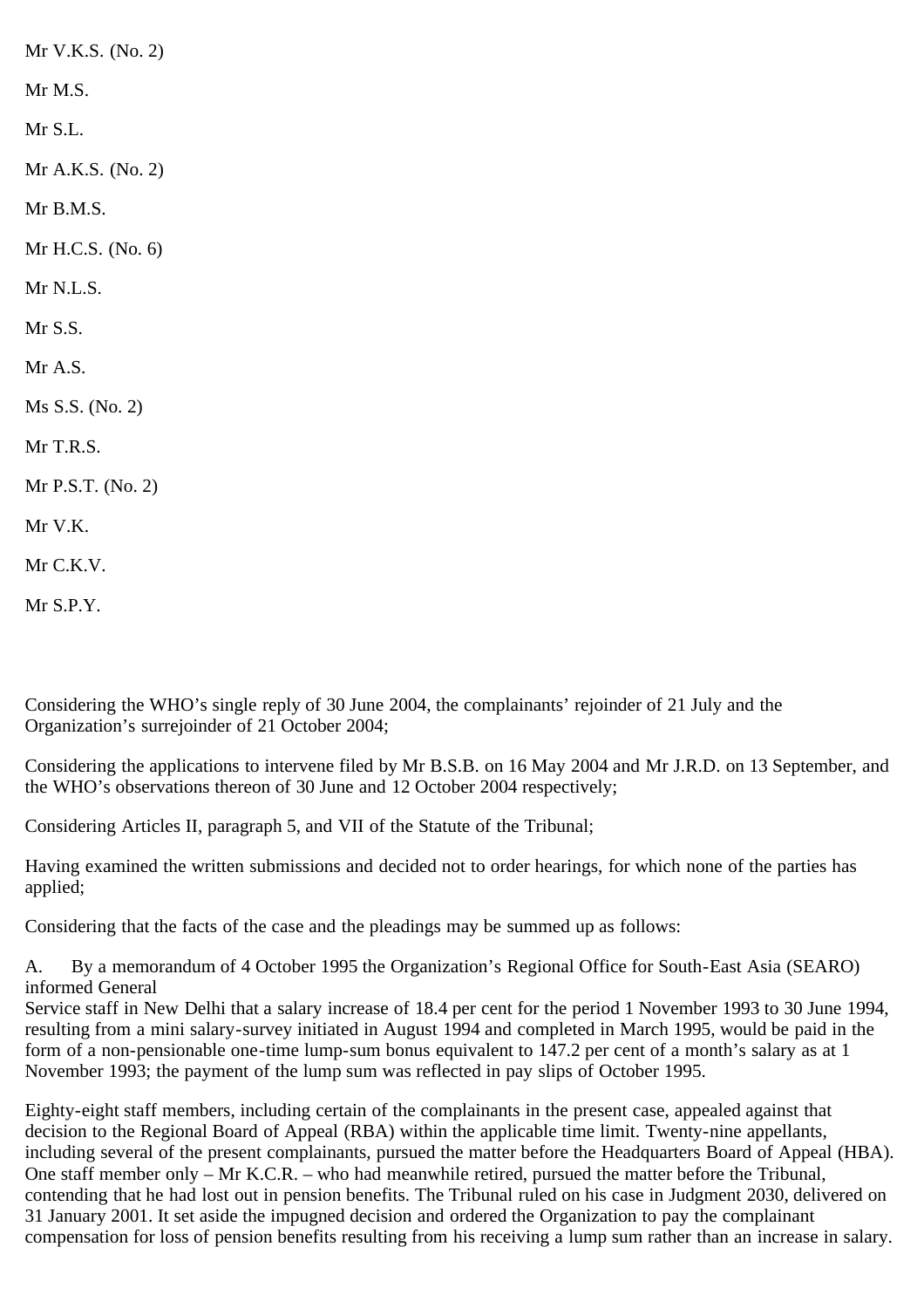The complainants in the present case joined SEARO on various dates between 1963 and 1997. Some have now retired. All either held or hold General Service category posts. On 24 September 2001, after learning of the Tribunal's ruling in Judgment 2030, 71 staff members, including the complainants, wrote a joint letter to the Regional Director, asking that action be taken to rework the salary scales with effect from 1 November 1993. The Regional Director, in a reply of 11 February 2002, gave reasons why he considered that the matter at issue in Judgment 2030 could not be revisited. On 27 March 2002 the complainants notified their intention to appeal against that decision to the Regional Board of Appeal. In its report of 13 January 2003 the RBA found in their favour. The Regional Director did not concur with the Board's findings and dismissed their appeal. His decision was notified to the complainants in letters of 30 April 2003. They appealed to the Headquarters Board of Appeal on 3 June. In its report of

20 October 2003 the HBA recommended dismissing the appeal on the grounds that the decisions handed down in Judgment 2030 were applicable only to the parties concerned, and the Tribunal did not order that the salary scales be reworked. By letters dated 29 December 2003 the Director-General accepted the Board's recommendations and dismissed their appeal. That is the impugned decision.

B. The complainants argue that their complaints are receivable. They base their view on the case law, according to which a staff member may ask the Administration to review a decision where some "new and unforeseeable fact of decisive importance has occurred since the decision was taken". The Tribunal's ruling in Judgment 2030 was a "fact of decisive importance", as it became clear from that judgment that it was "not permissible" for the Organization to pay a lump-sum non-pensionable amount instead of effecting a revision of the salary scales as a result of the mini-survey. It thus gave the complainants a right to ask the Organization to review its decision of 4 October 1995. They made their request on 24 September 2001 and the Regional Director's letter of 11 February 2002 set a new time limit for appeal.

Their plea is that since it was not permissible for the Organization to pay a lump-sum non-pensionable amount in lieu of a revision of the salary scale, the Organization should rework the salary scales from 1 November 1993 to avoid the complainants suffering cumulative loss in their remuneration or pension benefits. To do otherwise would perpetuate the illegality and would amount to infringement of their terms and conditions of appointment.

The complainants seek the quashing of the Director-General's decision of 29 December 2003. They ask that the Organization be directed to rework the salary scale from 1 November 1993 in accordance with the result of the mini-survey, thus allowing a "knock-on effect in the subsequent salary survey result[s] to date". They each seek payment of the arrears of salary and allowances that may be due; an award of 4,000 United States dollars in respect of material and moral injury; and 1,000 dollars in costs.

C. In its reply the Organization objects to the receivability of the complaints. It holds the opinion that both the present complaints and the internal appeals filed by the complainants in 2002 were filed out of time. It is the decision of 4 October 1995 to implement the results of the mini-survey by way of a lump sum that is effectively at issue. Although at the time some of the complainants filed appeals against that decision with the Regional Board of Appeal and then the Headquarters Board of Appeal, none proceeded with an appeal to the Tribunal, and the decision of 4 October 1995 is no longer open to challenge. It disagrees with the complainants' view that the letter of 11 February 2002 set off new time limits for appeal. That letter was no more than a reply to a request for reconsideration of a decision which was no longer open to challenge. The Organization also rebuts the complainants' argument that Judgment 2030 created a new situation. It perceives that argument to be a ploy to circumvent rules on time limits for appeals.

The WHO also argues that the complainants have no standing to claim the benefit of Judgment 2030 as they were neither parties nor interveners in the case ruled on by the Tribunal in that judgment. They cannot remedy their previous inaction by an after-the-fact request to benefit from that judgment.

On the merits, the WHO maintains that the complainants' claim that they have suffered or will suffer loss of pension benefits as a result of the 4 October 1995 decision is devoid of merit. It explains that benefit upon retirement is calculated on the basis of years of contributory service and final average remuneration (FAR). Given their retirement dates, their final average remuneration will not need

to take into account the period that was covered by the lump-sum payment. Their request that the salary scales be reworked is founded on the presumption that they suffered a loss of salary, but their presumption is unsupported. In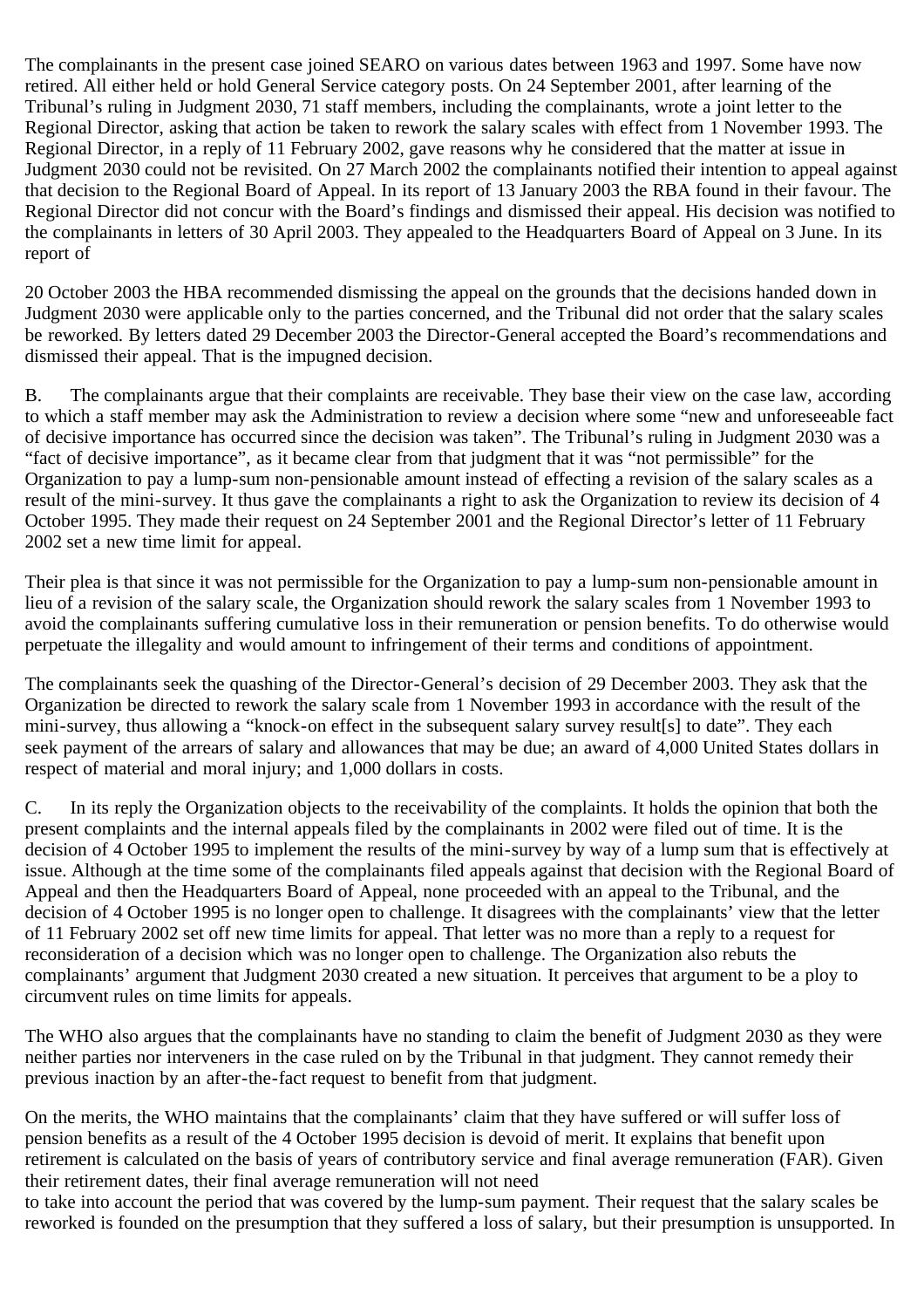any event, the results of the mini-survey were overtaken by the results of the comprehensive salary survey which took place in 1995. The results of the comprehensive survey were reflected in the revision of the salary scale referred to as Revision 37, which was implemented retroactively from 1 July 1994. Moreover, the Tribunal did not order the Organization to rework the salary scales.

The WHO holds the view that the complainants are not only asking to benefit from Judgment 2030 but are asking the Tribunal to make an order that goes beyond the remedy ordered in that judgment. It considers that the complainants have not suffered any material or moral injury, and that their claim in that regard is unsubstantiated. Furthermore, it indicates that some of the complainants entered the service of SEARO after the period of 1 November 1993 to 1 July 1994, which is at issue in these complaints.

D. In their rejoinder the complainants submit that they are legally entitled to the relief they are claiming. They concede that five complainants joined SEARO after the period at issue above, but add that the others had an acquired right to the revision of the salary scales as a result of the mini-survey.

They argue that their cause of action is the decision contained in the Regional Director's letter of 11 February 2002. They hold to their view that they stand to lose in terms of both monthly salary during service and pension benefit upon retirement.

E. In its surrejoinder the Organization maintains its view that the complaints are irreceivable.

## CONSIDERATIONS

1. Some time in March and April 1995, a comprehensive salary survey was carried out by the WHO resulting in an announcement on 15 May 1995 of a new salary scale effective 1 July 1994 (Revision 37). Simultaneously, in March 1995, a mini-survey initiated in SEARO in August 1994, was completed, the results of which were sent to WHO headquarters along with the recommendations of the Local Salary Survey Committee (LSSC) to revise the salary scale with effect from 1 November 1993 and from 1 May 1994.

2. Since the new salary scale (Revision 37) had been promulgated before the results of the mini-survey were reviewed, it was decided to implement the results of the mini-survey in the form of a non-pensionable lump-sum payment equal to 147.2 per cent of one month's salary as at 1 November 1993. This was equal to a salary increase of 18.4 per cent per month from 1 November 1993 to 30 June 1994, after which Revision 37 became effective. This decision was announced to General Service staff in New Delhi on 4 October 1995.

3. Initially, 88 staff members appealed against that decision to the Regional Board of Appeal, but only 29 subsequently filed an appeal with the Headquarters Board of Appeal. The HBA found that the Administration had not acted in violation of the relevant rules in "implementing a benefit other than that which the LSSC had recommended". It considered, however, that only two staff members, Mr K.C.R. and Mr R.P., had suffered any real loss in their pension rights. It recommended that they should be compensated based on the life expectancy table used by the United Nations Joint Staff Pension Fund for calculation purposes.

4. The Director-General's final decision was notified to the staff members who had appealed, by letter of 27 September 1999. The Director-General considered that no compensation was due to them since the Administration had not violated either the provisions of the Manual of the United Nations' Consultative Committee on Administrative Questions (CCAQ) or the methodology on local salary surveys when it implemented a salary increase in the form of a "non-pensionable one-time lump-sum bonus". She dismissed their appeals.

5. Subsequent to that decision, only Mr K.C.R. filed a complaint with the Tribunal. In Judgment 2030, delivered on 31 January 2001, the Tribunal quashed the Director-General's decision and ordered the WHO to pay compensation to the complainant for loss of pension benefits resulting from the payment of a lump sum rather than an increase in salary, which affected his pensionable remuneration. Moreover, the Tribunal declared that the payment of a lump sum, not being equivalent to the approval of a salary scale as required under the CCAQ Manual, was not permissible.

6. On 24 September 2001, upon learning of the decision of the Tribunal in that case, 71 SEARO staff members, including the present complainants, who had not been parties or interveners in the case that led to Judgment 2030, wrote to the Regional Director at SEARO requesting that action be taken "to re-work [their] salary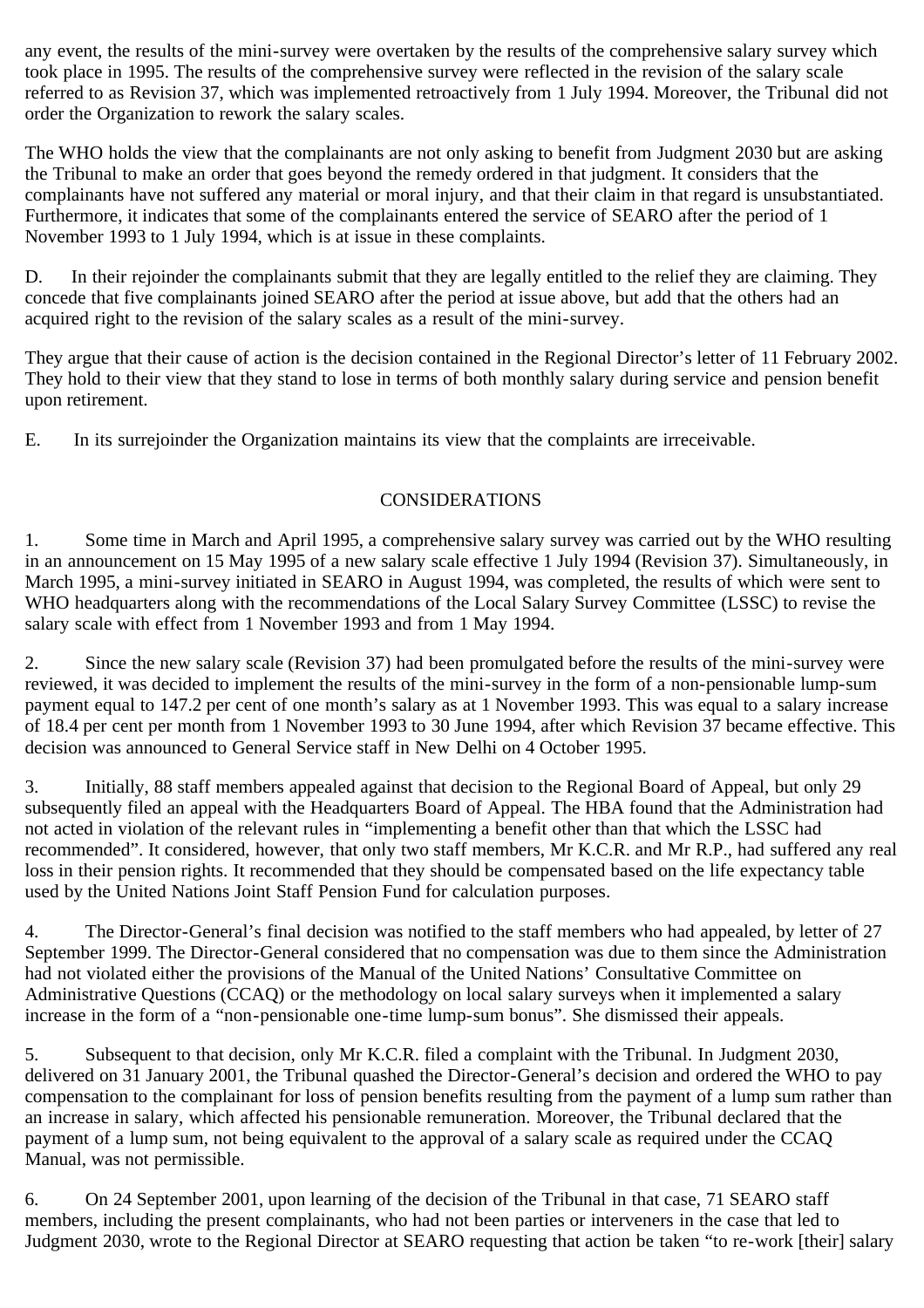scales effective 1 November 1993 as a result of the sanctioned [increase] consequent to the mini survey". They contended that the ruling in Judgment 2030 was "definitely a new and unforeseeable fact of decisive importance that [had] occurred since the decision of 4 October 1995 was taken".

7. In his reply of 11 February 2002, the Regional Director stated: first, that in Judgment 2030 the Tribunal did not impose upon the Organization an obligation to rework the salary scales effective 1 November 1993; secondly, that the Organization was under no legal obligation to pay compensation to those who were neither complainants nor interveners in the case that led to that judgment; and lastly, that the decision to implement the results of the mini-survey by way of a non-pensionable lump-sum payment dated back to 4 October 1995; therefore, any appeal that might now be filed on the issue would be outside the time limits for appeal prescribed by the Staff Rules.

8. Numerous staff members, including the present complainants, appealed to the RBA against the 11 February 2002 decision of the Regional Director. In its report the RBA concluded that "the recommendations of the [Tribunal in Judgment 2030] should be applied to all employees on the payrolls of the organization as of the day of payment of lump-sum amount".

9. On 30 April 2003 the Regional Director, however, opined that the appeal filed on 27 March 2002, was not receivable, having been filed outside the time limits set by the Staff Rules. Also he did not agree that Judgment 2030 should be applied to all employees of the Organization who were on the payroll on the day the lump sum was paid, regardless of whether they had filed an appeal or have since retired, on the ground that judgments affect only the parties to the dispute. Furthermore, he disagreed with the Board's view that the lump-sum payment should be replaced by salary increases on the basis of Judgment 2030 since the Tribunal did not order that the salary scales be reworked. Hence he dismissed the appeal.

10. A certain number of staff appealed to the Headquarters Board of Appeal against the Regional Director's decision. In its report of 20 October 2003 the HBA recommended that the appeal be dismissed. It found that the Tribunal's judgments affect only those who are parties to them, unless the Tribunal itself states otherwise. Judgment 2030 concerned only redress for Mr K.C.R., the complainant therein, who alone had filed a complaint with the Tribunal. None of the present complainants submitted a complaint on their own or asked to intervene in that case, although they could have done so.

11. By a letter of 29 December 2003, the Director-General affirmed the HBA's recommendation and dismissed the appeal. This is the decision that the complainants now impugn. They ask that the decision be set aside and that the Organization be ordered to rework

the salary scale applicable to them, in accordance with the result of the mini-survey which thereafter would have a knock-on effect on the subsequent salary survey results to date and thus save them from a cumulative loss in remuneration, their pension contribution or the amount of future pension benefit. They additionally ask for arrears of pay and allowances that may become due as well as costs.

12. Without having to deal at length with the issue of receivability raised by the Organization, the Tribunal finds that many of the complainants filed an internal appeal with the HBA against the 4 October 1995 decision to implement the mini-survey by way of a lump-sum payment. However, even though they received the Director-General's decision of 27 September 1999 to dismiss their appeal and not to award them compensation for loss of pension benefits as recommended by the HBA, they decided against acting further on the matter. Certainly, they did not file a complaint with the Tribunal within the time limit prescribed by its Statute as Mr K.C.R. did. Nor did they intervene in the latter's case. The passage of time has obviously worked against them and the Organization's decision can no longer be questioned.

13. In no way may Judgment 2030 be viewed as a "new and unforeseeable fact of decisive importance" that has arisen since the Director-General's decision of 27 September 1999, which would justify the complainants' request for a review of the matter on the ground that it has set off a new time limit for appeal. Time limits are an objective matter of fact which should be respected; otherwise, there could be no certainty in legal relations between the parties. Moreover, not being parties nor interveners in the case that resulted in Judgment 2030, the complainants had no legal standing to claim the benefit of said judgment. Precedent has it that the judgments of the Tribunal operate only *in personam* and not *in rem*. Therefore, these take effect only as between the parties involved even when the judgments are couched in general terms. (See Judgment 2220, under 5.) Moreover, "[s]ound judicial policy requires that the Tribunal encourage parties to settle their disputes after as well as before judgment. That cannot happen if persons, like the complainant, who did not participate in a case, even though he